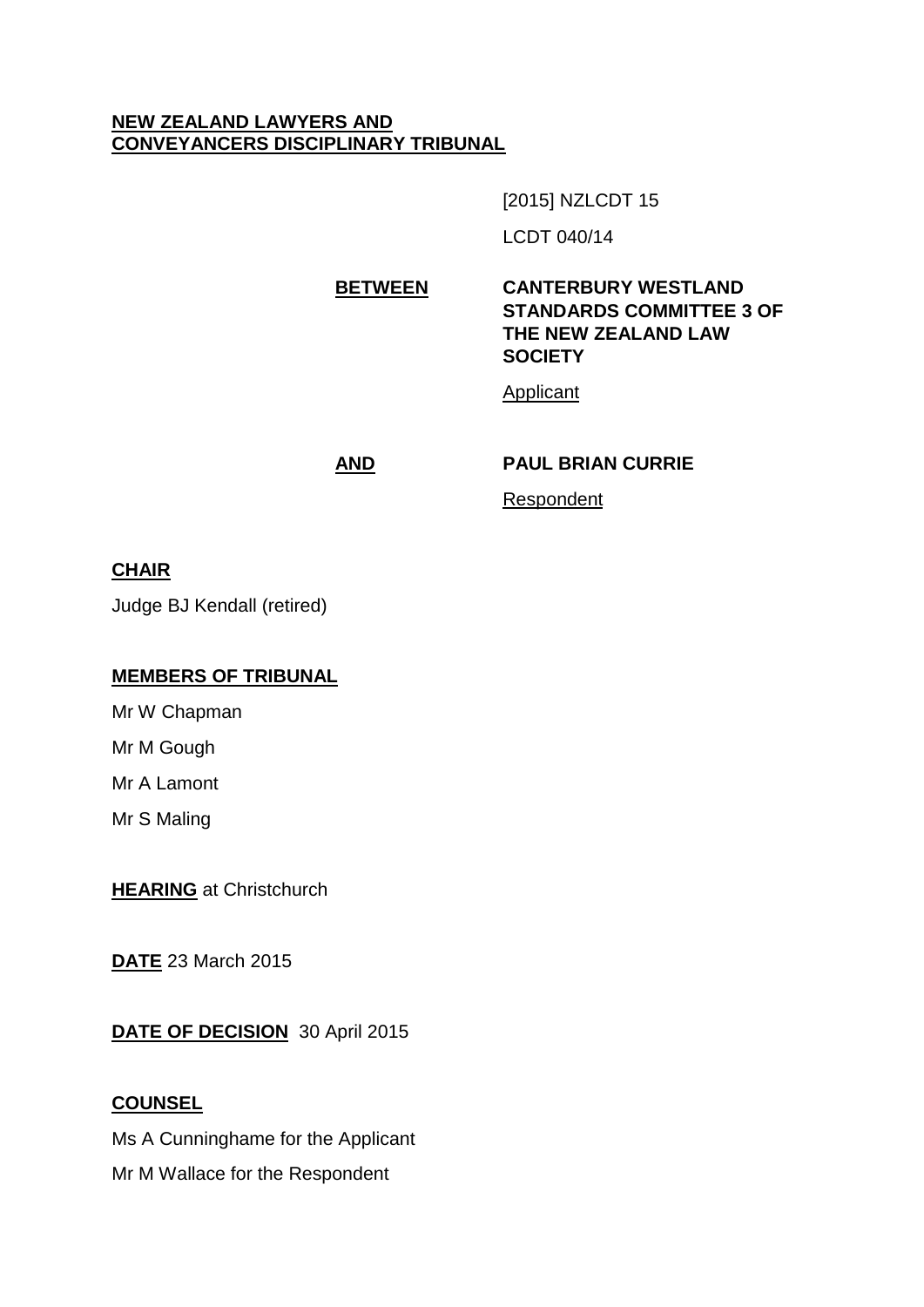### **DECISION OF THE NEW ZEALAND LAWYERS AND CONVEYANCERS DISCIPLINARY TRIBUNAL CONCERNING CHARGES AND PENALTY**

[1] The respondent was charged on 21 November 2014 with misconduct and in the alternative with unsatisfactory conduct or negligence in that in the period from 1 October 2013 to September 2013 he:

- *a. Charged Land and Information New Zealand ("LINZ") disbursements to clients as an 'agency fee' when those charges and disbursements were not actually incurred by him or his firm and without his client's knowledge of the nature or extent of the charges incurred; and*
- *b. Charged clients a variable "office expense" above those expenses properly incurred, without his clients' knowledge of the nature or extent of the charges.*

[2] The allegation was that such charges contravened the following Rules made under the Lawyers and Conveyancers Act (Lawyers: Conduct and Client Care) Rules 2008:

# *a. Rule 3.1(a)(sic) but correctly Rule 3.4(a)*

*A lawyer must, in advance, provide a client with information in writing on the principal aspects of client service including … the basis on which fees will be charged …*

#### *b. Rule 3.6*

*If information provided by a lawyer in terms of rule 3.4 … becomes inaccurate in a material respect, the lawyer must ensure that the information is updated with due expedition …*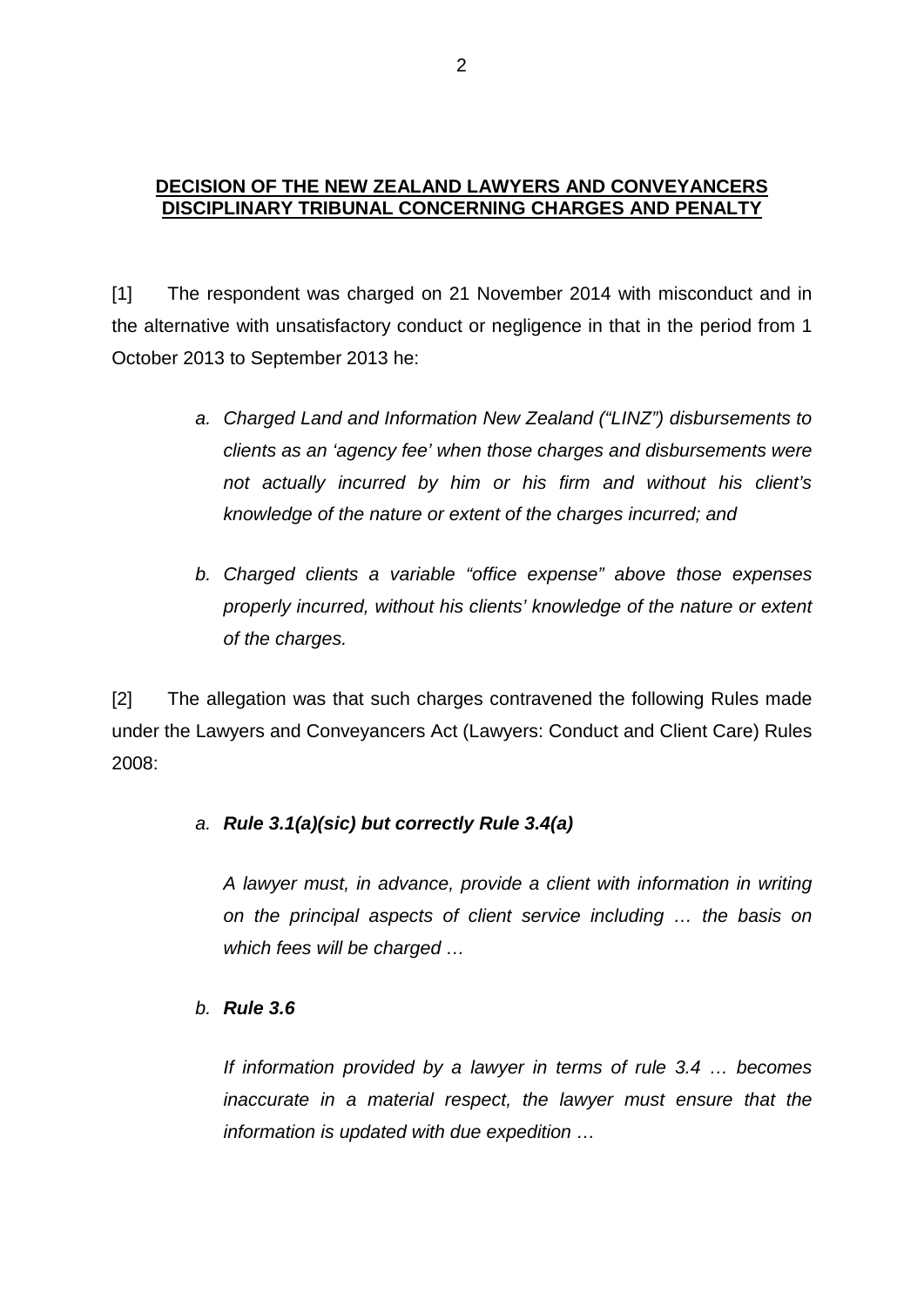#### *c. Rule 9*

*A lawyer must not charge a client more than a fee that is fair and reasonable for the services provided, having regard to the interests of both client and lawyer and having regard also to the factors set out in rule 9.1.*

*d. Rule 11.1*

*A lawyer must not engage in conduct that is misleading or deceptive or likely to mislead or deceive anyone on any aspect of the lawyer's practice.*

[3] The charges arise from the practice adopted by the respondent whereby he charged office expenses as a set percentage of the fee value. He was as well adding an uplift to LINZ disbursements by a method that did not disclose to the clients the fact or extent of the uplift that was being added. He did not set out in his invoices as a separate item the "agency" portion of the charge.

[4] The respondent admitted that he had continued a practice that had been in place when he was an employee of two major Christchurch law firms prior to commencing practise on his own account as a sole practitioner. The method had been disapproved of by the New Zealand Law Society ("NZLS") for some years. Material had been published to educate practitioners about it. The respondent had failed to heed the advice from the Property Law Section of NZLS and continued to use the outdated system.

[5] The respondent immediately ceased the practice once he had been confronted about it. He has readily admitted the charge of unsatisfactory conduct.

[6] The Committee does not now wish to proceed with the other alternative charges and seeks leave to withdraw them. The Tribunal grants leave to do so.

[7] The Committee and the respondent have agreed on a penalty and seek the approval of the Tribunal.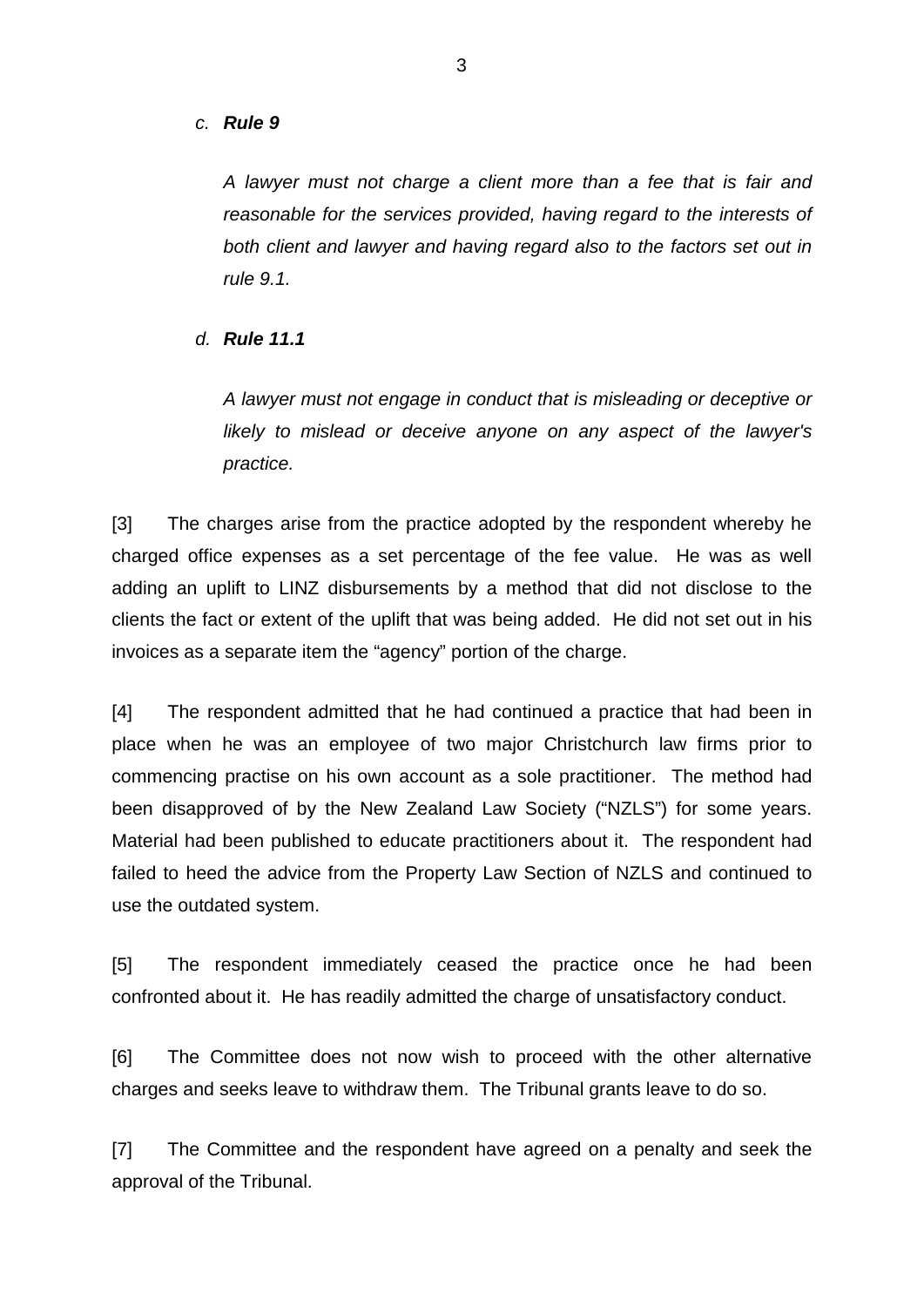[8] The matter came before the Tribunal on 23 March 2015 at Christchurch. After discussion with counsel the following penalty was agreed on and approved by the Tribunal. The Tribunal made the following orders:

- a. That the practitioner be censured pursuant to s 156(1)(b) of the Act.
- b. That the practitioner refund, with an explanatory apology, the specific portions of fees charged as an uplift on LINZ disbursements to each of the clients identified in the schedule attached to Mr Strang's report of 18 July 2014, pursuant to s 156(1), such refunds to be made within three months of this order or with such additional time to be agreed upon by counsel if required to facilitate and finance the required refunds. The form of explanatory apology is to be approved by counsel on behalf of the Committee.
- c. That the practitioner undergo practical training or education, at his own cost, pursuant to s 156(1)(m) of the Act in the form of a personal training session with NZLS inspector Mr Strang addressing engagement, reporting to, and charging of fees and disbursement to clients.
- d. That the practitioner pay the costs of the Law Society's counsel and of the Disciplinary Tribunal to be fixed.

[9] The Committee seeks an order that the respondent pay its costs totalling \$9,141.29.

[10] The respondent accepts the inevitably of paying costs. He seeks the Tribunal's determination as to quantum. He submits that the following matters justify an order for a reasonable contribution only to the actual costs of the Committee.

> a. That the Committee has now expressly agreed to the matter being dealt with as unsatisfactory conduct only by the practitioner.